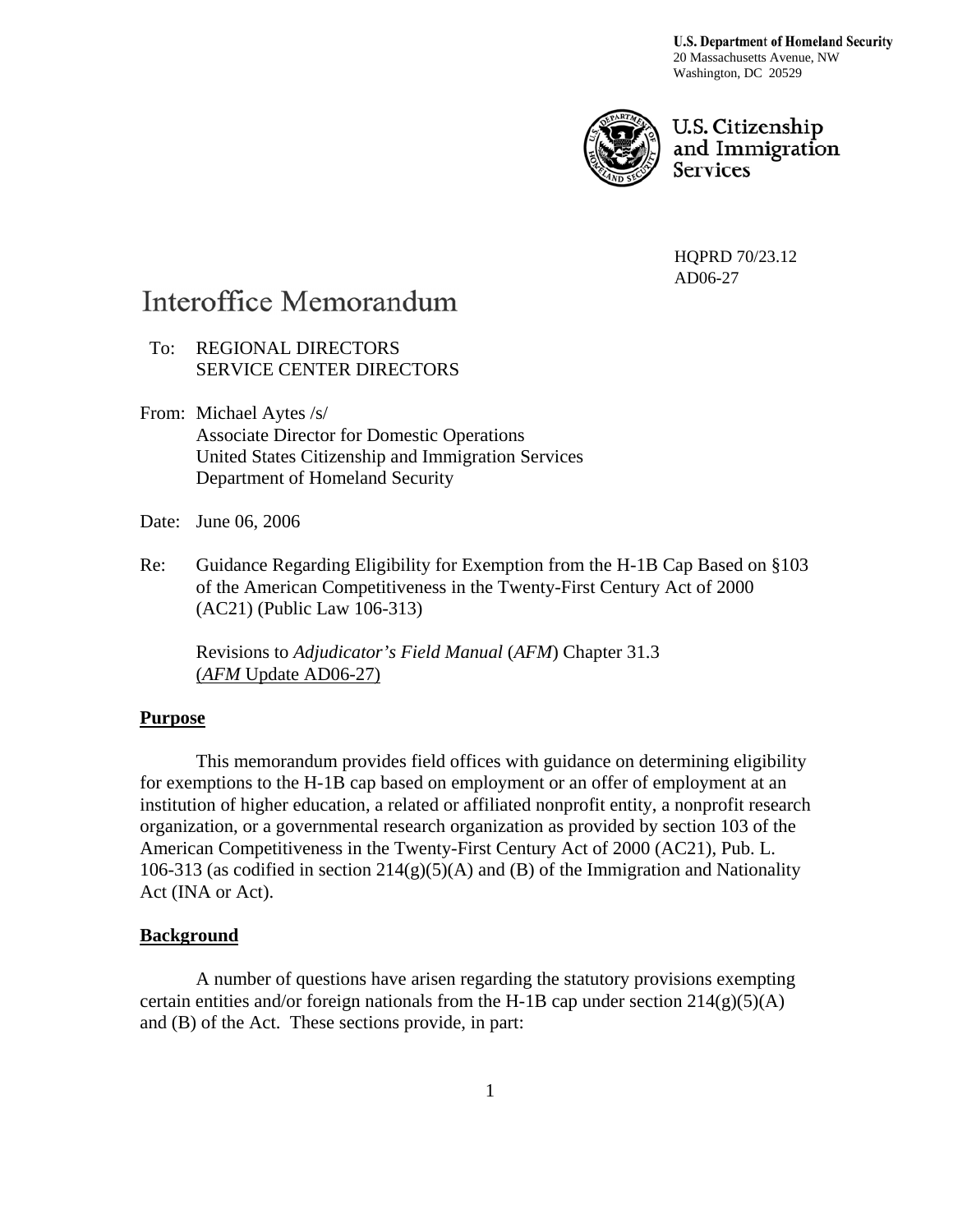Subject: Guidance Regarding Eligibility for Exemption from the H-1B Cap Based on §103 of the American Competitiveness in the Twenty-First Century Act of 2000 (AC21) (Public Law 106- 313)

The numerical limitations contained in paragraph  $(1)(A)$  shall not apply to any nonimmigrant alien issued a visa or otherwise provided status under section  $101(a)(15)(H)(i)(b)$  who -

(A) is employed (or has received an offer of employment) at an institution of higher education (as defined in section 101(a) of the Higher Education Act of [1](#page-1-0)965 (20 U.S.C. 1001(a))<sup>1</sup>, or a related or affiliated nonprofit entity;

(B) is employed (or has received an offer of employment) at a nonprofit research organization or a governmental research organization.

This memorandum clarifies how USCIS will interpret the clauses below when adjudicating H-1B petitions requesting exemptions to the H-1B cap:

- I) "employed (or has received an offer of employment) at"
- II) "an institution of higher education or a related or affiliated nonprofit entity"
- III) "a nonprofit research organization or a governmental research organization."

#### **I. "Employed (or has received an offer of employment) at"**

Sections  $214(g)(5)(A)$  and (B) of the Act (Section 103 of AC21) exempt an alien from the H-1B cap if the alien is "employed (or has received an offer of employment) at" an institution of higher education, a related or affiliated nonprofit entity, a nonprofit research organization, or a governmental research organization (hereinafter a "qualifying

**(a) Institution of higher education** 

l

<span id="page-1-0"></span><sup>&</sup>lt;sup>1</sup>Section 101(a) of the Higher Education Act of 1965, (Pub. Law 89-329), 20 U.S.C. section 1001(a), defines institution of higher education as:

For purposes of this chapter, other than subchapter IV, the term "institution of higher education" means an educational institution in any State that—

**<sup>(1)</sup>** admits as regular students only persons having a certificate of graduation from a school providing secondary education, or the recognized equivalent of such a certificate; **(2)** is legally authorized within such State to provide a program of education beyond secondary education;

**<sup>(3)</sup>** provides an educational program for which the institution awards a bachelor's degree or provides not less than a 2-year program that is acceptable for full credit toward such a degree;

**<sup>(4)</sup>** is a public or other nonprofit institution; and

**<sup>(5)</sup>** is accredited by a nationally recognized accrediting agency or association, or if not so accredited, is an institution that has been granted preaccreditation status by such an agency or association that has been recognized by the Secretary for the granting of preaccreditation status, and the Secretary has determined that there is satisfactory assurance that the institution will meet the accreditation standards of such an agency or association within a reasonable time.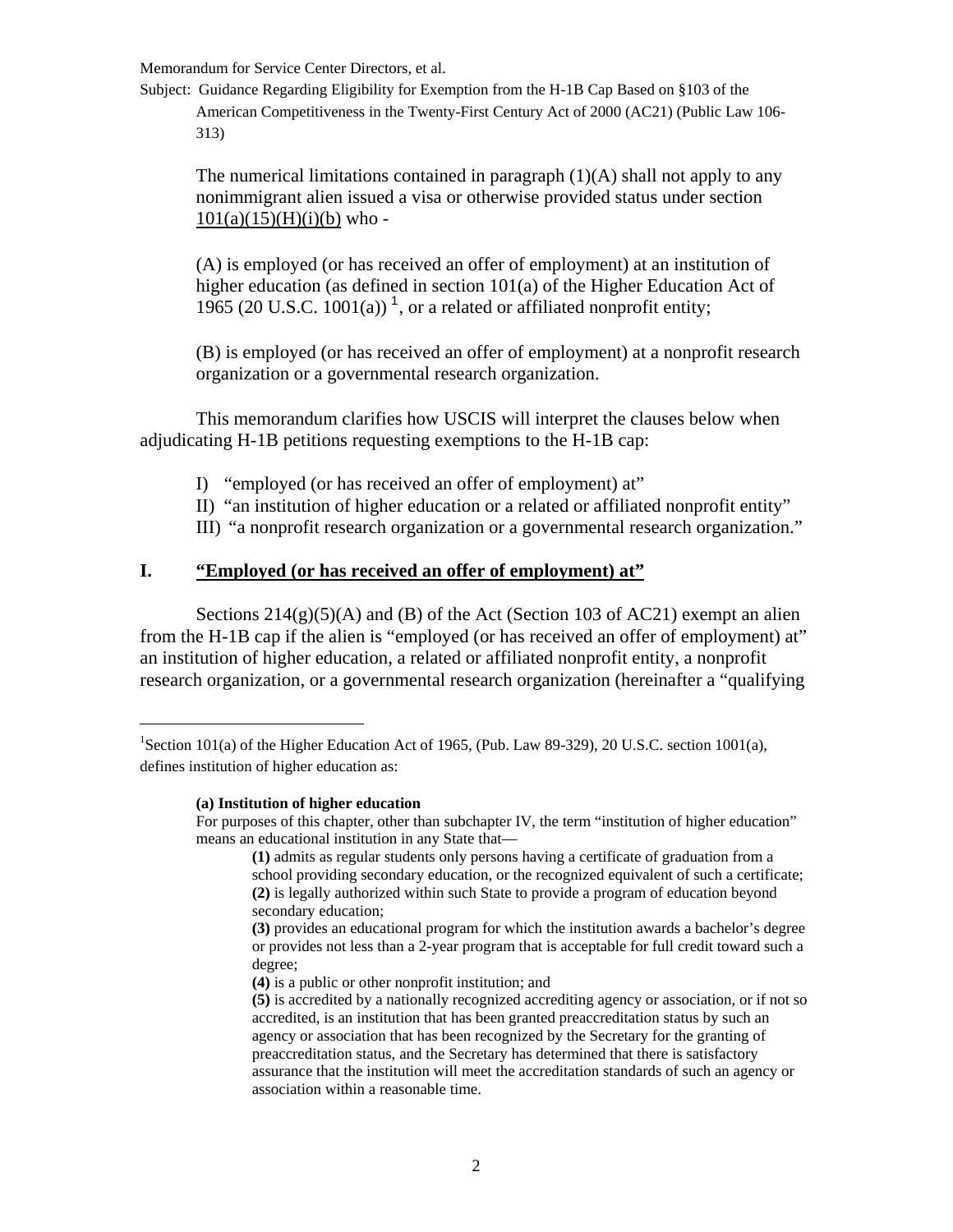Subject: Guidance Regarding Eligibility for Exemption from the H-1B Cap Based on §103 of the American Competitiveness in the Twenty-First Century Act of 2000 (AC21) (Public Law 106- 313)

institution"). Commonly, qualifying institutions petition on behalf of current or prospective H-1B employees and claim this exemption. In certain instances, petitioners that are not themselves a qualifying institution also claim this exemption because the alien beneficiary will perform all or a portion of the job duties "at" a qualifying institution. For purposes of this memorandum, such petitioners are referred to as "third party petitioners." A third party petitioner is one who petitions on behalf of an H-1B worker who will work "at" a qualifying institution, but where the alien is or will be employed by the third party petitioner, not the qualifying institution. These types of cases should be adjudicated based on the guidance provided below.

Congress deemed certain institutions worthy of an H-1B cap exemption because of the direct benefits they provide to the United States. Congressional intent was to exempt from the H-1B cap certain alien workers who could provide direct contributions to the United States through their work on behalf of institutions of higher education and related nonprofit entities, or nonprofit research organizations, or governmental research organizations. In effect, this statutory measure ensures that qualifying institutions have access to a continuous supply of H-1B workers without numerical limitation.

USCIS recognizes that Congress chose to exempt from the numerical limitations in section  $214(g)(1)$  aliens who are employed "at" a qualifying institution, which is a broader category than aliens employed "by" a qualifying institution. USCIS interprets the statutory language as reflective of Congressional intent that certain aliens who are not employed directly by a qualifying institution may nonetheless be treated as cap exempt when such employment directly and predominately furthers the essential purposes of the qualifying institution.<sup>[2](#page-2-0)</sup>

USCIS will, therefore, allow third party petitioners to claim exemption on behalf of a beneficiary under either section  $214(g)(5)(A)$  or (B), if the alien beneficiary will perform job duties at a qualifying institution that directly and predominately further the normal, primary, or essential purpose, mission, objectives or function of the qualifying institution, namely, higher education or nonprofit or governmental research. Thus, if a petitioner is not itself a qualifying institution, the burden is on the petitioner to establish that there is a logical nexus between the work performed predominately by the beneficiary and the normal, primary, or essential work performed by the qualifying institution.

In many instances, third-party petitioners seeking exemptions from the H-1B cap are companies that have contracts with qualifying federal agencies (or other qualifying institutions) which require the placement of professionals on-site at the particular agency. The H-1B employees generally perform work directly related to the purposes of the

l

<span id="page-2-0"></span><sup>&</sup>lt;sup>2</sup> See S. Rep. No. 106-260 (April 11, 2000) [re. S. 2045, the bill that was enacted into AC21] providing that individuals should be considered cap exempt "… *by virtue of what they are doing*" and not simply by reference to the identity of the petitioning employer.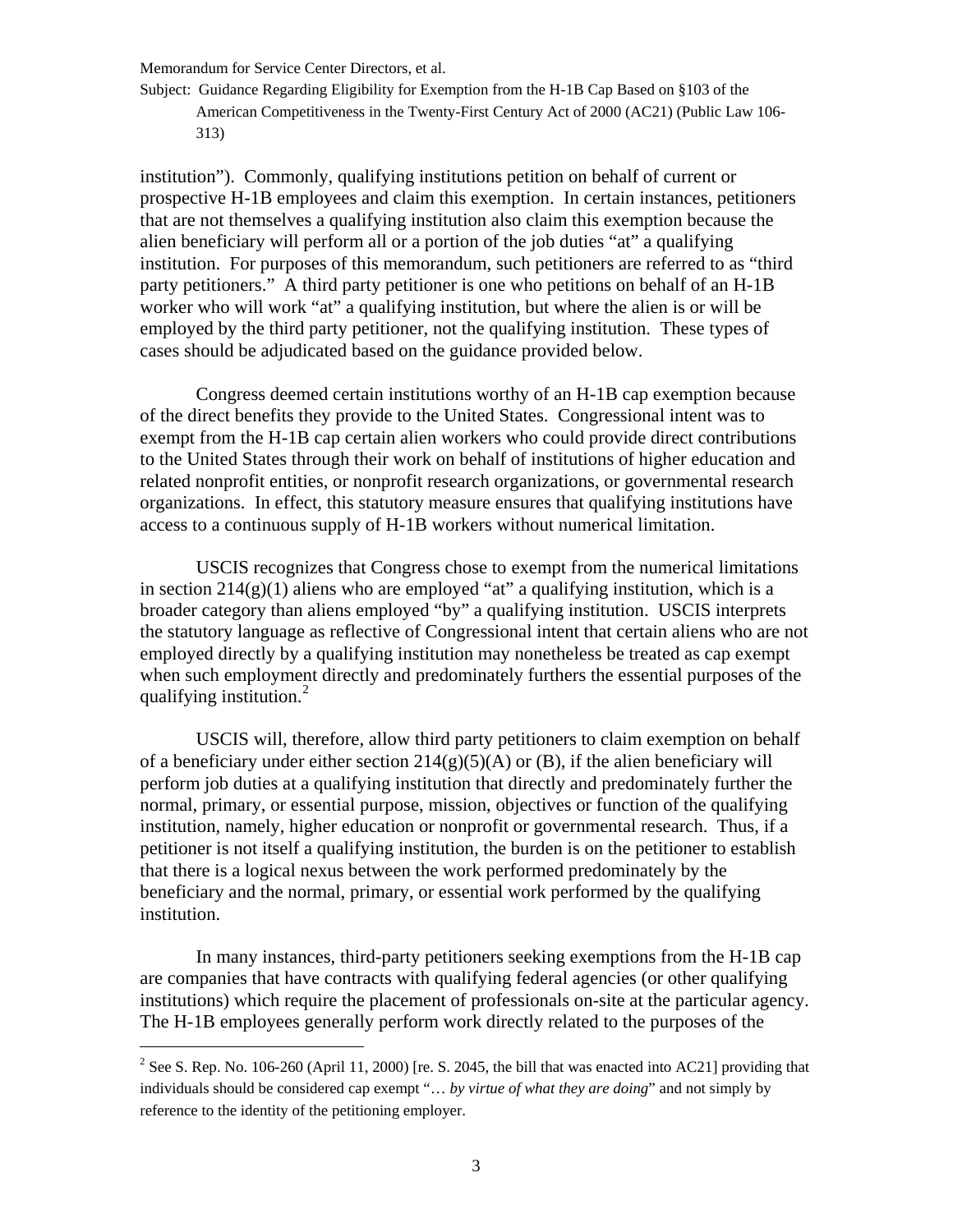Subject: Guidance Regarding Eligibility for Exemption from the H-1B Cap Based on §103 of the American Competitiveness in the Twenty-First Century Act of 2000 (AC21) (Public Law 106- 313)

particular qualifying federal agency or entity and thus may qualify for an exemption to the H-1B cap. However, qualifying third-party employment can occur in a variety of other ways. USCIS therefore is providing a non-exhaustive list of examples in the AFM to assist adjudicators in determining cap exemption eligibility.

## **II. Institution of Higher Education or Related or Affiliated Nonprofit Entity**

The H-1B regulations, in the context of qualifying for the H-1B fee exemption, directly adopt the definition of institution of Higher Education set forth in section 101(a) of the Higher Education Act of 1965. Adjudicators should adopt the same definition for an institution of Higher Education for purposes of exemptions to the H-1B cap.

In addition, the H-1B regulations define what is an affiliated nonprofit entity for purposes of the H-1B fee exemption. Adjudicators should apply the same definitions to determine whether an entity qualifies as an affiliated nonprofit entities for purposes of exemption from the H-1B cap. In particular, as outlined in 8 C.F.R. 214.2(h)(19)(iii)(B), the following definition applies:

> An affiliated or related nonprofit entity. A nonprofit entity (including but not limited to hospitals and medical or research institutions) that is connected or associated with an institution of higher education, through shared ownership or control by the same board or federation operated by an institution of higher education, or attached to an institution of higher education as a member, branch, cooperative, or subsidiary.

## **III. Nonprofit Research Organization or a Governmental Research Organization**

This phrase has been defined specifically within the H-1B regulations in the context of qualifying for the H-1B fee exemption. Adjudicators should apply the same definitions to determine whether an entity qualifies as a nonprofit research organization or governmental research organization for purposes of exemption from the H-1B cap. In particular, as outlined in 8 C.F.R. 214.2(h)(19)(iii)(C), the following definitions apply:

> A nonprofit research organization or governmental research organization. A nonprofit research organization is an organization that is primarily engaged in basic research and/or applied research. A governmental research organization is a United States Government entity whose primary mission is the performance or promotion of basic research and/or applied research. Basic research is general research to gain more comprehensive knowledge or understanding of the subject under study, without specific applications in mind. Basic research is also research that advances scientific knowledge, but does not have specific immediate commercial objectives although it may be in fields of present or potential commercial interest. It may include research and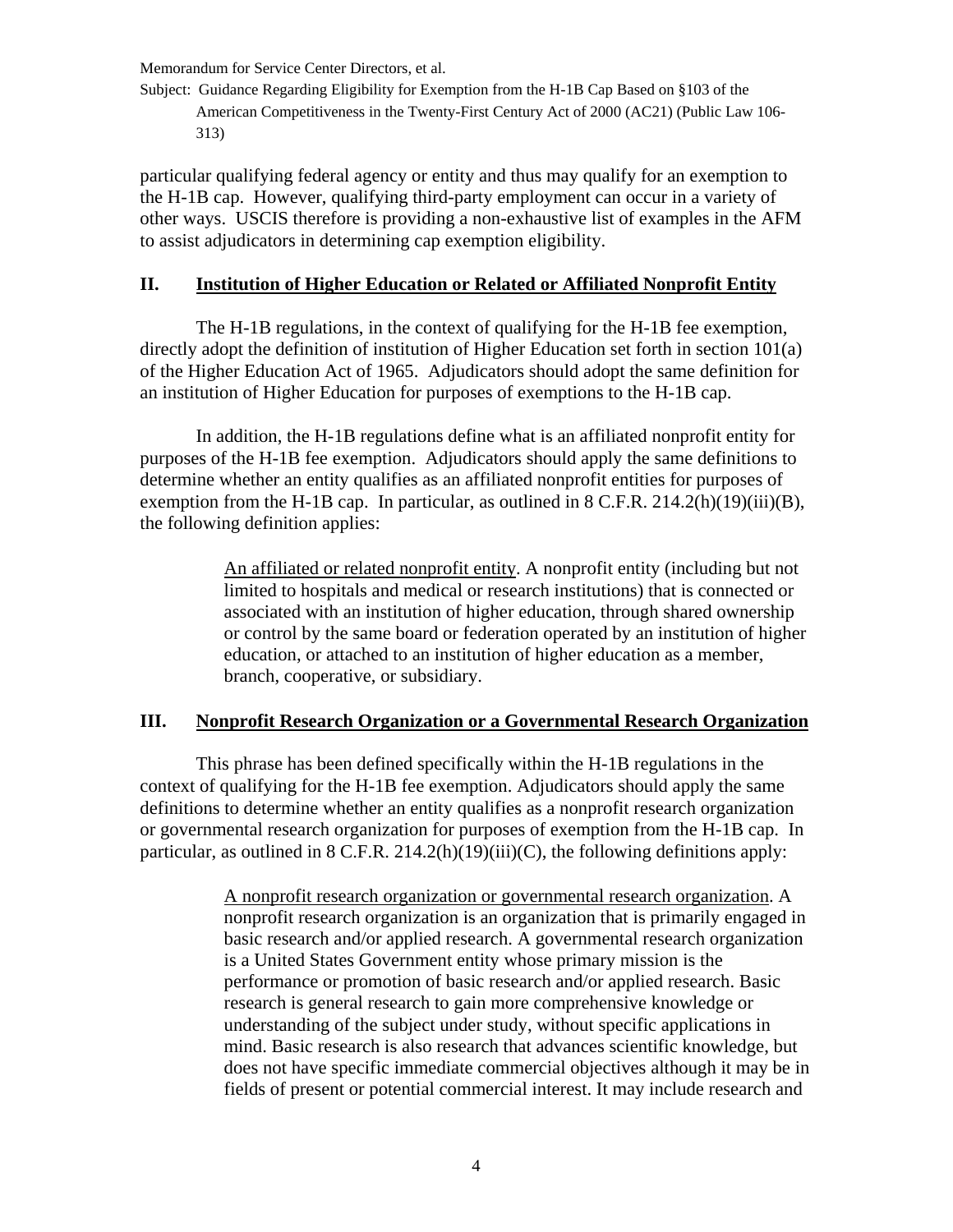Subject: Guidance Regarding Eligibility for Exemption from the H-1B Cap Based on §103 of the American Competitiveness in the Twenty-First Century Act of 2000 (AC21) (Public Law 106- 313)

> investigation in the sciences, social sciences, or humanities. Applied research is research to gain knowledge or understanding to determine the means by which a specific, recognized need may be met. Applied research includes investigations oriented to discovering new scientific knowledge that has specific commercial objectives with respect to products, processes, or services. It may include research and investigation in the sciences, social sciences, or humanities.

\* \* \* \* \*

Questions regarding this memorandum may be directed through appropriate channels to Kristina Carty-Pratt in Service Center Operations.

Accordingly, the *AFM* is revised as follows:

 $\mathcal{F}$  1. Section 31.3(g) in Chapter 31 of the Adjudicator's Field Manual is amended to include the following new paragraph at AFM  $31.3(g)(13)$  to read as follows:

# **31.3 H-1B Classification and Documentary Requirements**

**\*\*\*\*\***  (g) Adjudicative Issues \*\*\*

**(13) H-1B Cap Exemptions Pursuant to 214(g)(5) of the Act.** USCIS officers should comply with the following guidance to determine whether an alien is exempt from the H-1B cap under the provisions of  $214(g)(5)$  of the Act, which reads as follows "The numerical limitations contained in paragraph (1)(A) shall not apply to any nonimmigrant alien issued a visa or otherwise provided status under section  $101(a)(15)(H)(i)(b)$  who -

(A) is employed (or has received an offer of employment) at an institution of higher education (as defined in section 101(a) of the Higher Education Act of 1965 (20 U.S.C. 1001(a)), or a related or affiliated nonprofit entity;

(B) is employed (or has received an offer of employment) at a nonprofit research organization or a governmental research organization."

- A. "Employed (or has received an offer of employment) at"
	- 1. General Discussion

Sections 214(g)(5)(A) and (B) of the Act (Section 103 of AC21) exempt an alien from the H-1B cap if the alien is "employed (or has received an offer

5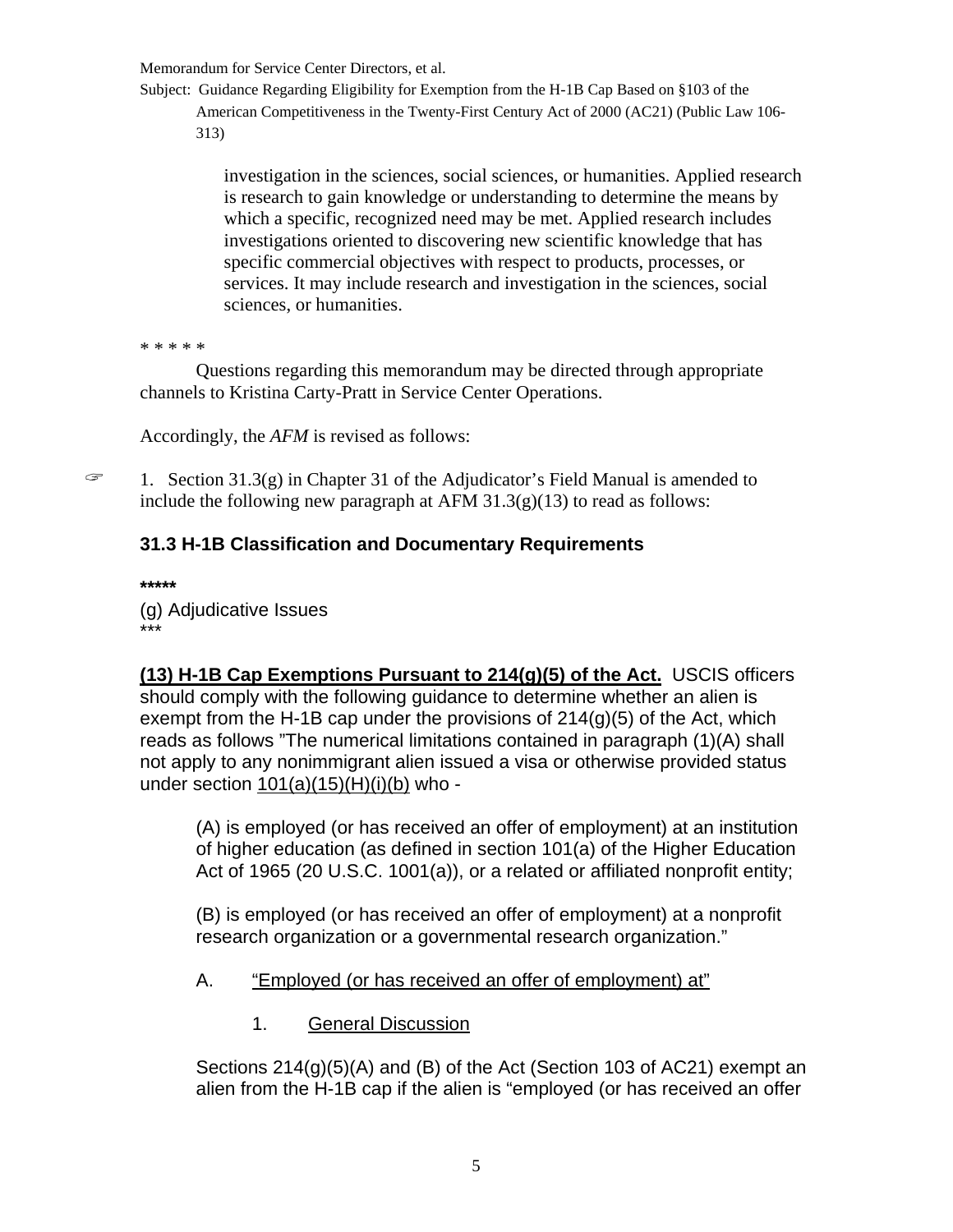Subject: Guidance Regarding Eligibility for Exemption from the H-1B Cap Based on §103 of the American Competitiveness in the Twenty-First Century Act of 2000 (AC21) (Public Law 106- 313)

of employment) at" an institution of higher education, a related or affiliated nonprofit entity, a nonprofit research organization, or a governmental research organization (hereinafter a "qualifying institution"). Commonly, qualifying institutions petition on behalf of current or prospective H-1B employees and claim this exemption. In certain instances, petitioners that are not themselves a qualifying institution also claim this exemption because the alien beneficiary will perform all or a portion of the job duties "at" a qualifying institution. For purposes of this paragraph, such petitioners are referred to as "third party petitioners". A third party petitioner is one who petitions on behalf of an H-1B worker who will work "at" a qualifying institution, but where the alien is or will be employed by the third party petitioner, not the qualifying institution. These types of cases should be adjudicated based on the guidance provided below.

Congress deemed certain institutions worthy of an H-1B cap exemption because of the direct benefits they provide to the United States. Congressional intent was to exempt from the H-1B cap certain alien workers who could provide direct contributions to the United States through their work on behalf of institutions of higher education and related nonprofit entities, or nonprofit research organizations, or governmental research organizations. In effect, this statutory measure ensures that qualifying institutions have access to a continuous supply of H-1B workers without numerical limitation.

Congress chose to exempt from the numerical limitations in section 214(g)(1) aliens who are employed "at" a qualifying institution, which is a broader category than aliens employed "by" a qualifying institution. This broader category may allow certain aliens who are not employed directly by a qualifying institution to be treated as cap exempt when needed to further the essential purposes of the qualifying institution.

Thus, if a petitioner is not itself a qualifying institution, the burden is on the petitioner to establish that that there is a logical nexus between the work predominately performed by the beneficiary and the normal mission of the qualifying entity. Petitioners must therefore demonstrate how the beneficiary's duties are directly and predominately related to, and in furtherance of, the normal, primary or essential purpose, mission, objectives or function of the qualifying institution, namely, higher education or nonprofit or governmental research.

In many instances, third-party petitioners seeking exemptions from the H-1B cap are companies that have contracts with qualifying federal agencies (or other qualifying institutions) which require the placement of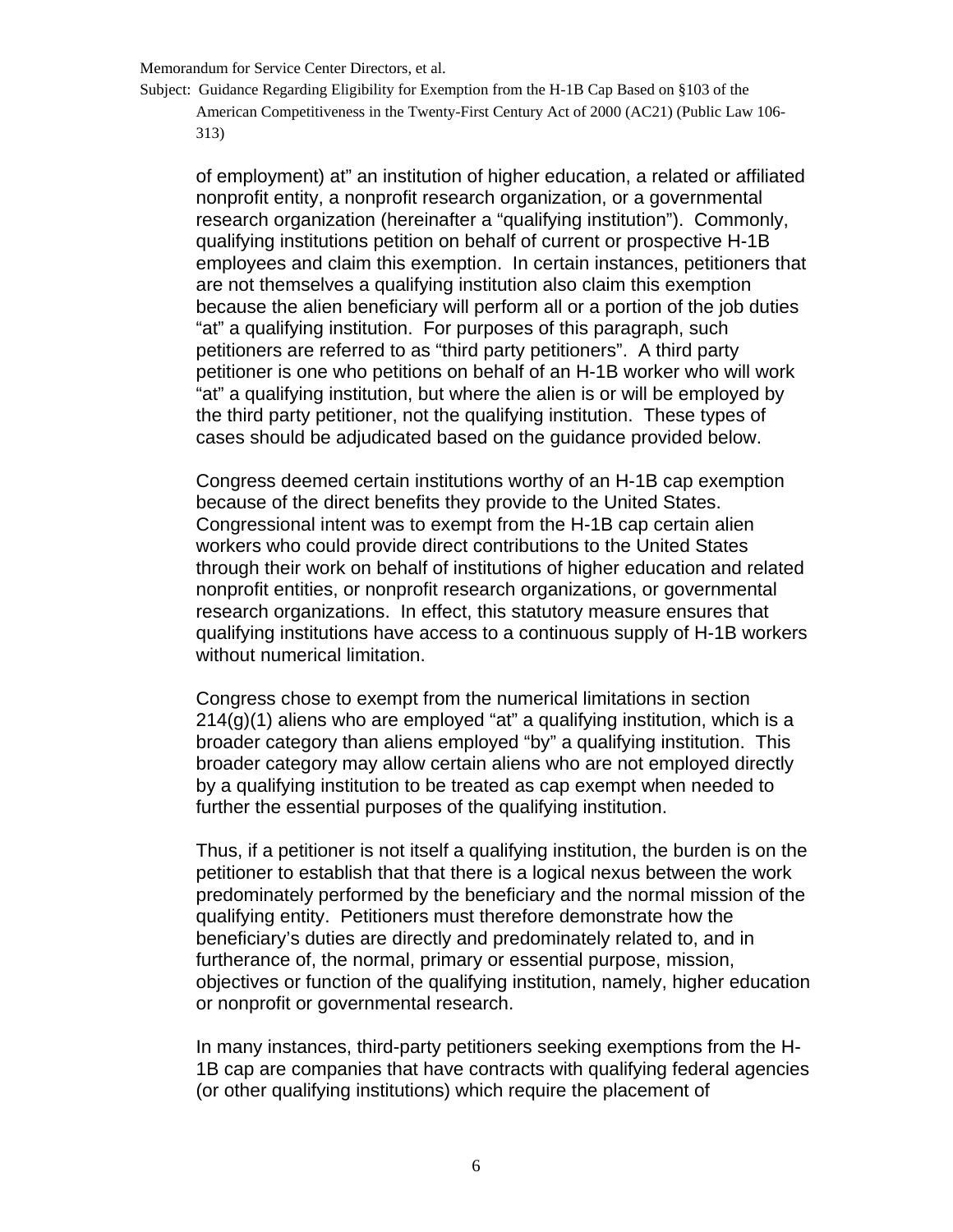Subject: Guidance Regarding Eligibility for Exemption from the H-1B Cap Based on §103 of the American Competitiveness in the Twenty-First Century Act of 2000 (AC21) (Public Law 106- 313)

professionals on-site at the particular agency. The H-1B employees generally perform work directly related to the purposes of the particular qualifying federal agency or entity and thus may qualify for an exemption to the H-1B cap.

## 2. Examples

As qualifying third-party employment can occur in a variety of other ways, below is a non-exhaustive list of examples to assist adjudicators in determining cap exemption eligibility:

**Example 1**: Company A, a for-profit consultant firm that would not otherwise be a qualifying institution, files an H-1B petition on behalf of an employee working directly for the firm. The H- 1B petition describes the alien beneficiary's job duties, which will be performed on-site at a qualifying governmental research organization pursuant to a jointagreement between the two entities. Company A submits evidence in support of its H-1B petition demonstrating that the alien beneficiary will be working on a research project performing duties similar to those performed by actual employees of the governmental research organization in furtherance of the qualifying entity's mission. If the alien beneficiary was sponsored directly by the government research organization, he or she would clearly qualify for the H-1B cap exemption.

- **Q:** Would the alien beneficiary qualify for the H-1B exemption?
- **A:** Yes. In this case, the alien beneficiary would be exempt from the H-1B cap because the alien beneficiary will perform research duties that would or could otherwise be performed by employees of the qualifying institution, in furtherance of the qualifying institution's primary mission.

**Example 2**: Company B, a for-profit hospital and research center that would not otherwise be a qualifying institution, files an H-1B petition on behalf of a renowned Oncologist who will be a direct employee of the hospital and whose duties will consist of clinical treatment of cancer patients and laboratory research on a new medication to treat liver cancer. Company B maintains a relationship with a qualifying non-profit research organization dedicated to finding a cure for liver cancer, whereby Company B occasionally provides resources and data in exchange for access to the non-profit's national database on protocols for treating liver cancer. Company B's new Oncologist will spend 55% (i.e., a majority) of her time working on-site at the non-profit research organization conducting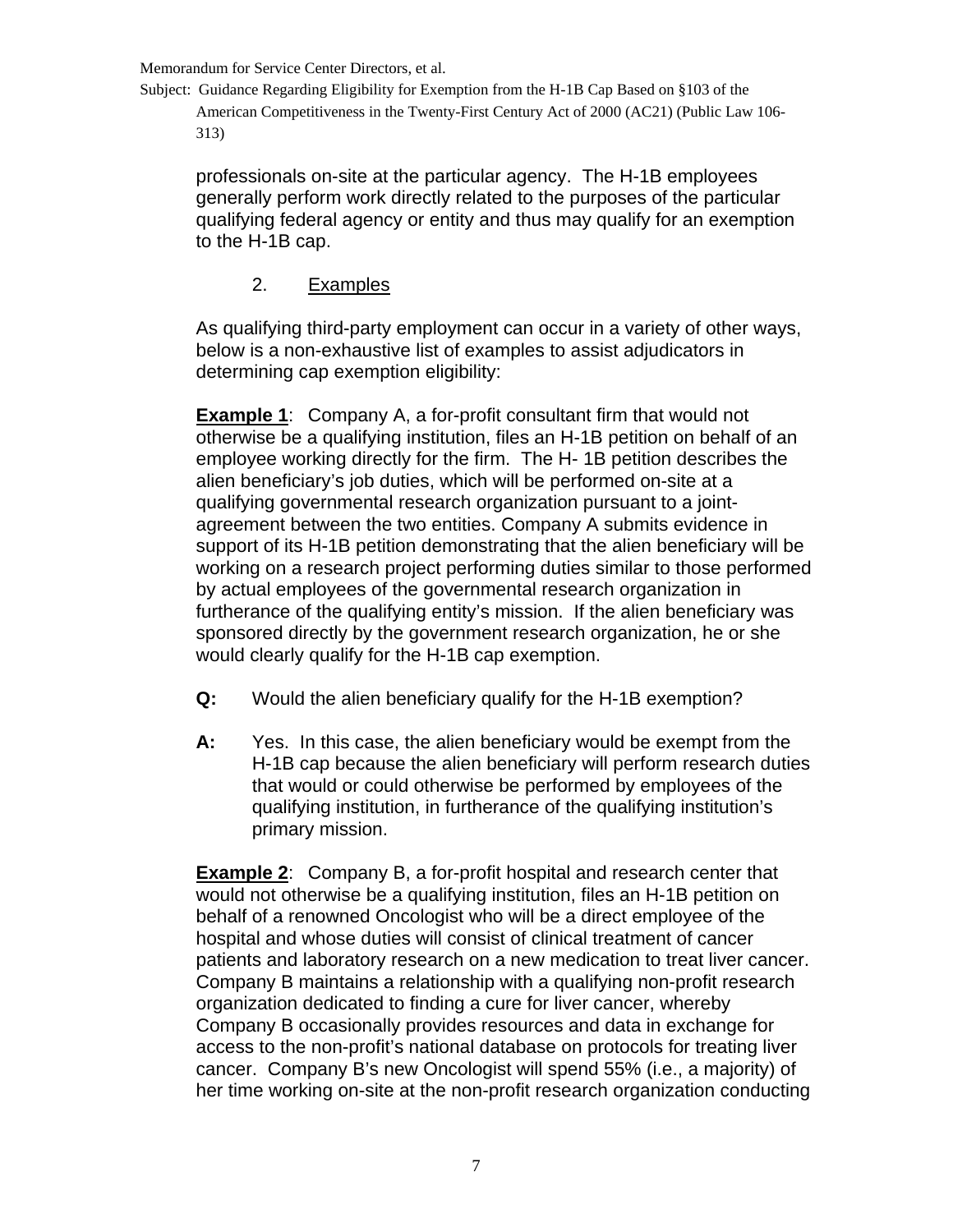Subject: Guidance Regarding Eligibility for Exemption from the H-1B Cap Based on §103 of the American Competitiveness in the Twenty-First Century Act of 2000 (AC21) (Public Law 106- 313)

research and laboratory experiments on the new medication to treat liver cancer and accessing the national database. The Oncologist will be performing sophisticated research and laboratory experiments that are not normally conducted by employees of the non-profit research organization but that nonetheless directly and predominantly further the normal, primary, or essential purpose, mission, objectives or function of the nonprofit organization. Company B and the non-profit entity will collaborate on a joint paper publishing the research.

- **Q:** Would the Oncologist qualify for an H-1B cap exemption based on this employment?
- **A:** Yes. In this case, the Oncologist's work clearly furthers the overall mission of the qualifying non-profit research organization and benefits the United States The fact that Company B and the qualifying non-profit entity share a cooperative relationship helps establish a sufficient nexus between the Oncologist's work and the normal, primary, or essential purpose, mission, objectives or function of the non-profit organization. Further, the Oncologist will spend more than half of her time working physically on-site "at" the qualifying entity.

**Example 3:** A medical fellow in pediatrics has been employed at a qualifying non-profit university medical center for two years in H-1B status. At the end of the fellowship, the doctor will become a member of Company C, a private pediatrics practice group which has its primary offices within the university medical center and predominantly trains medical students and treats patients in the medical center. The doctor will be doing exactly the same work that he did during his fellowship, including remaining on the university medical center's faculty, but for reasons related to hospital billing practices and medial malpractice insurance requirements, his technical, and therefore petitioning, employer will be the private pediatrics practice group.

- **Q:** Would the doctor qualify for an H-1B cap exemption based on this employment?
- **A:** Yes. In this case, the doctor would be exempt from the H-1B cap because the conditions of employment demonstrate that the doctor will be performing the same work that he performed while employed directly by the qualifying university medical center. Thus, the H-1B employment directly furthers the primary mission of the hospital because the doctor will remain on the university medical center's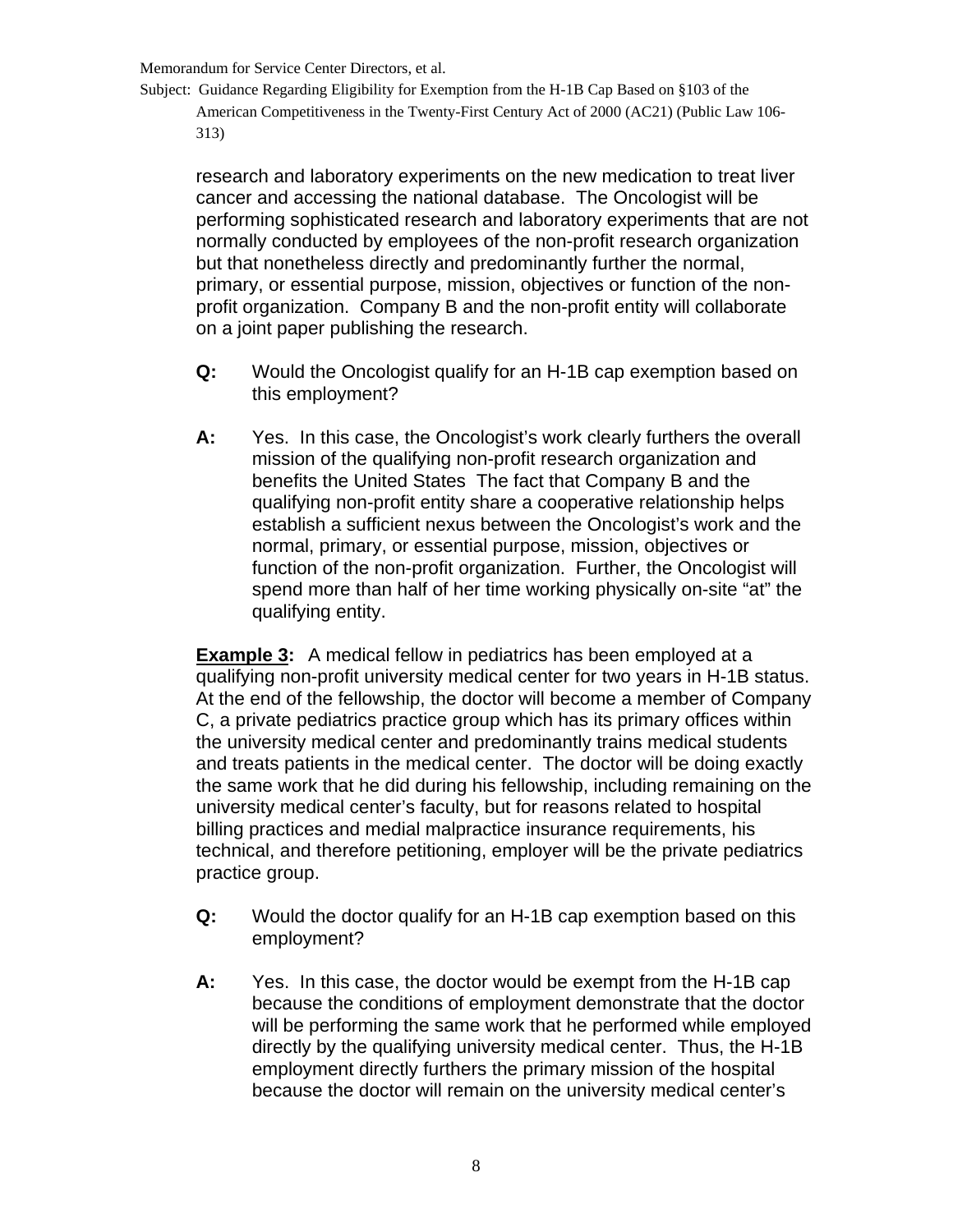Subject: Guidance Regarding Eligibility for Exemption from the H-1B Cap Based on §103 of the American Competitiveness in the Twenty-First Century Act of 2000 (AC21) (Public Law 106- 313)

> faculty, and will continue to educate and train its medical students and treat patients at the medical center.

**Example 4:** Company D, a for-profit market research firm that would not otherwise be a qualifying institution, files an H-1B petition on behalf of a direct employee. The H-1B petition states that the alien beneficiary will be conducting a specific kind of market research on-site at a qualifying University. In addition, the petition states that the University has a specialized research tool that can only be accessed from its facilities and that the alien beneficiary's research will be conducted for the benefit of the petitioner's clients and business, and not for the University.

- **Q:** Would the alien beneficiary qualify for the H-1B exemption based on this employment?
- **A:** No. In this case, the alien would not qualify for a cap exemption as he or she is only physically located "at" the qualifying institution and no nexus has been demonstrated between the work performed by the beneficiary and the normal purpose of the qualifying entity. The alien beneficiary will not perform work for the benefit of the qualifying institution, but rather for the for-profit firm.
- (B) Institution of Higher Education or Related or Affiliated Nonprofit Entity

The H-1B regulations, in the context of qualifying for the H-1B fee exemption, directly adopt the definition of institution of Higher Education set forth in section 101(a) of the Higher Education Act of 1965. Adjudicators should adopt the same definition for an institution of Higher Education for purposes of exemptions from the H-1B cap.

In addition, the H-1B regulations define what is an affiliated nonprofit entity for purposes of the H-1B fee exemptions. Adjudicators should apply the same definitions to determine whether an entity qualifies as an affiliated nonprofit entity for purposes of exemption from the H-1B cap. In particular, as outlined in 8 C.F.R. 214.2(h)(19)(iii)(B), the following definition applies:

An affiliated or related nonprofit entity. A nonprofit entity (including but not limited to hospitals and medical or research institutions) that is connected or associated with an institution of higher education, through shared ownership or control by the same board or federation operated by an institution of higher education, or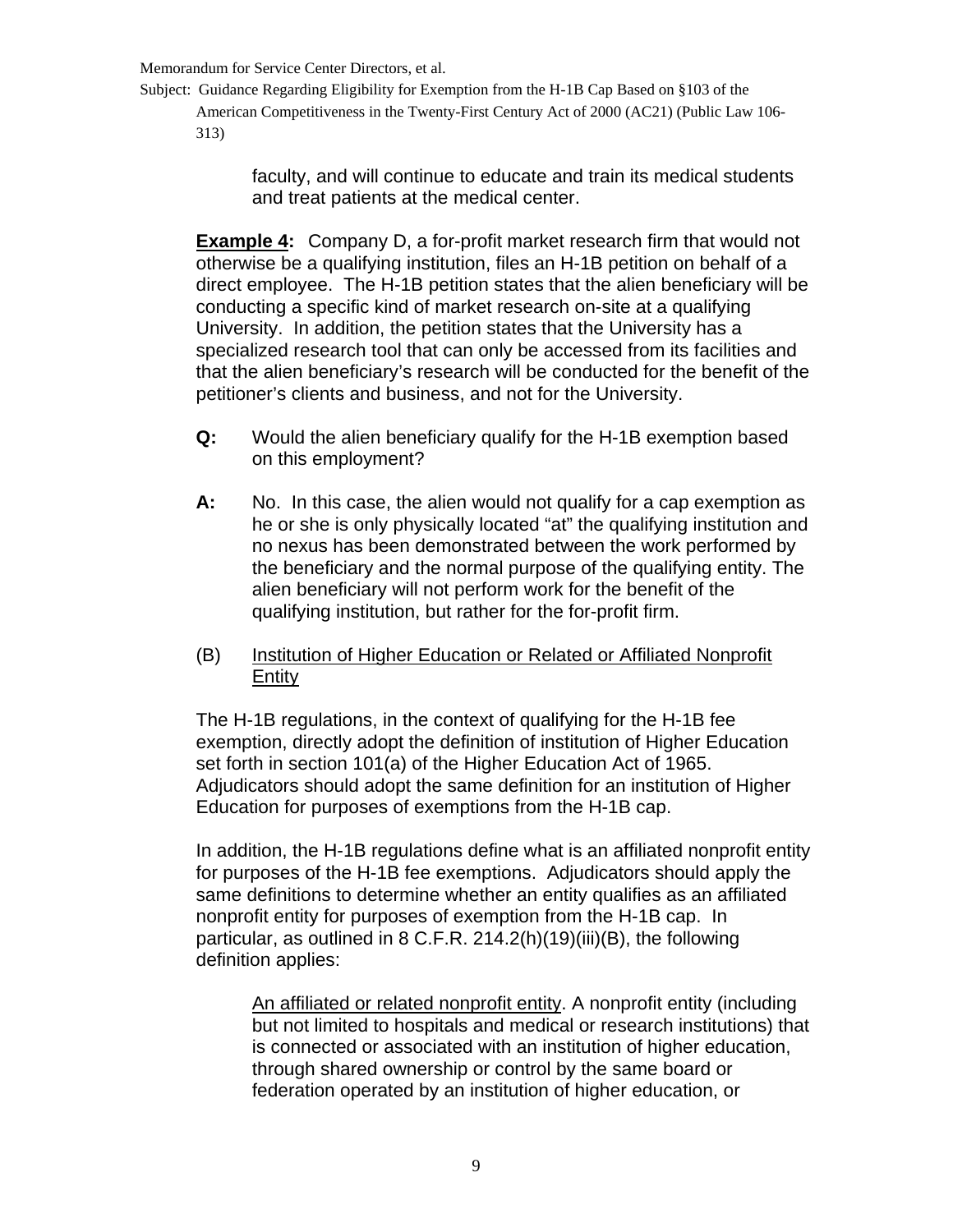Subject: Guidance Regarding Eligibility for Exemption from the H-1B Cap Based on §103 of the American Competitiveness in the Twenty-First Century Act of 2000 (AC21) (Public Law 106- 313)

> attached to an institution of higher education as a member, branch, cooperative, or subsidiary.

(C) Definitions of Nonprofit Research Organization or a Governmental Research Organization

This phrase has been defined specifically within the H-1B regulations in the context of qualifying for the H-1B fee exemption. Adjudicators should apply the same definitions to determine whether an entity qualifies as a nonprofit research organization or governmental research organization for purposes of exemption from the H-1B cap. In particular, as outlined in 8 C.F.R. 214.2(h)(19)(iii)(C), the following definitions apply:

A nonprofit research organization or governmental research organization. A nonprofit research organization is an organization that is primarily engaged in basic research and/or applied research. A governmental research organization is a United States Government entity whose primary mission is the performance or promotion of basic research and/or applied research. Basic research is general research to gain more comprehensive knowledge or understanding of the subject under study, without specific applications in mind. Basic research is also research that advances scientific knowledge, but does not have specific immediate commercial objectives although it may be in fields of present or potential commercial interest. It may include research and investigation in the sciences, social sciences, or humanities. Applied research is research to gain knowledge or understanding to determine the means by which a specific, recognized need may be met. Applied research includes investigations oriented to discovering new scientific knowledge that has specific commercial objectives with respect to products, processes, or services. It may include research and investigation in the sciences, social sciences, or humanities.

 $\mathcal{F}$  2. The AFM Transmittal Memoranda button is revised by adding a new entry, in numerical order, to read:

| AD06-27          | Chapter $31.3(g)(13)$ | This memorandum revises Chapter           |
|------------------|-----------------------|-------------------------------------------|
| <b>IINSERT</b>   |                       | 31.3(g) of the Adjudicator's Field Manual |
| <b>SIGNATURE</b> |                       | (AFM) to include section 13 regarding H-  |
| DATE OF THIS     |                       | 1B cap exemptions pursuant to $214(q)(5)$ |
| MEMO]            |                       | of the Act.                               |
|                  |                       |                                           |